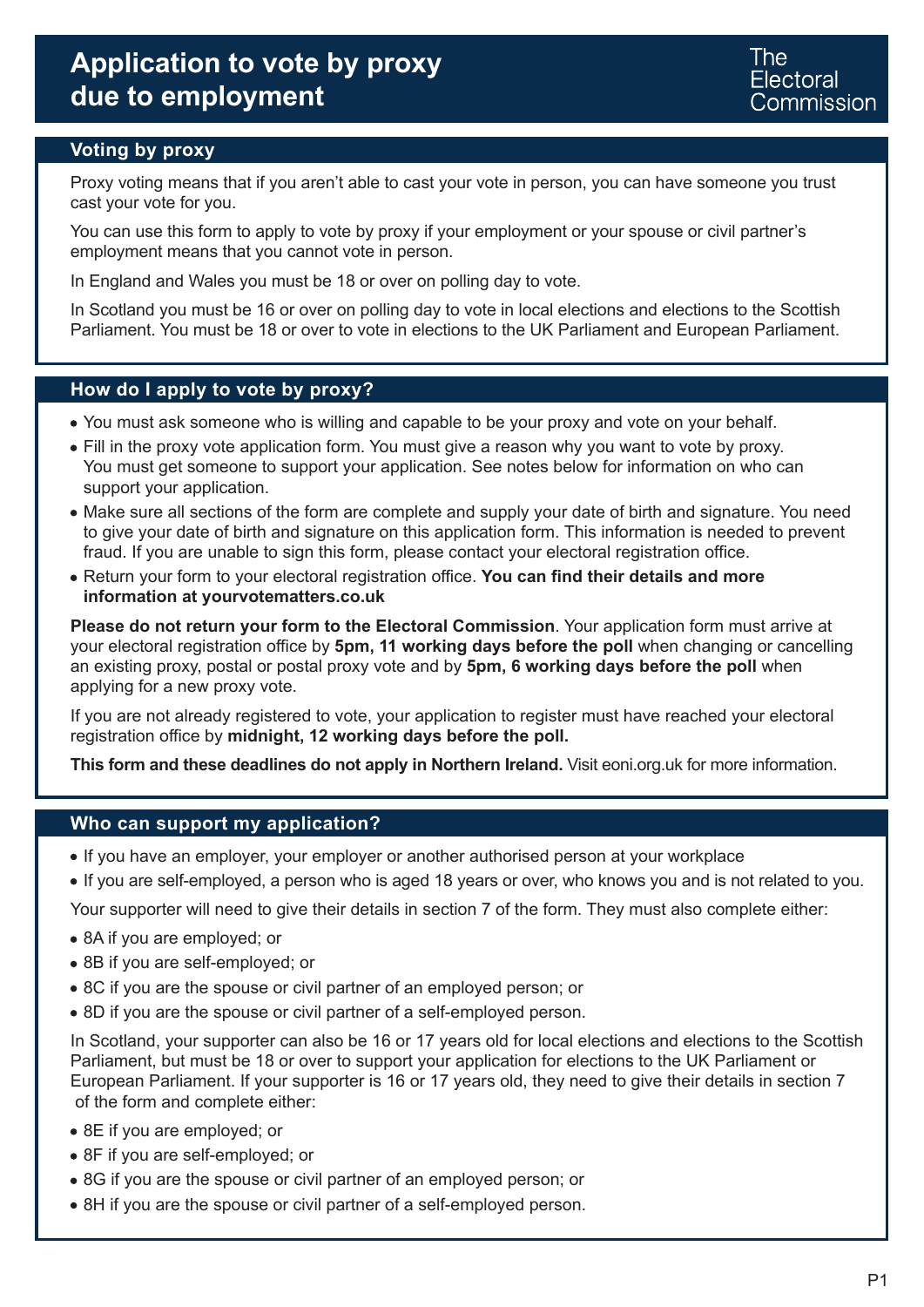### **What happens after I've returned this form?**

- Your proxy must go to your local polling station to vote. If your proxy cannot get to the polling station, they can apply to vote for you by post. They can apply to do this up to **5pm, 11 working days before the poll.** They can contact the electoral registration office for more details and to request a further application form. For contact details, go to yourvotematters.co.uk
- Your proxy will be sent a proxy poll card, telling them where and when to vote on your behalf.
- You should let your proxy know how you want them to vote on your behalf, for example, which candidate, party, or outcome.
- If it turns out that you are able to go to the polling station on polling day, you can vote in person as long as your proxy has not already done so or has not applied to vote for you by post.

### **Voting as proxy**

A person can only be a proxy for close relatives and up to two other people at an election or referendum.

Close relatives are the spouse, civil partner, parent, grandparent, brother, sister, child or grandchild of the applicant.

The person you wish to appoint as your proxy can only act as proxy if they are 18 or over (16 or over in Scotland at local elections and elections to the Scottish Parliament) and they are (or will be) registered for that election or referendum.

### **Privacy statement**

The Electoral Registration Officer will only use the information you give them for electoral purposes. They will look after personal information securely and will follow data protection legislation. They will not give personal information about you or any personal information you may provide on other people to anyone else or another organisation unless they have to by law.

The lawful basis to collect the information in this form is that it is necessary for the performance of a task carried out in the public interest and exercise of official authority as vested in the Electoral Registration Officer as set out in Representation of the People Act 1983 and associated regulations.

The Electoral Registration Officer is the Data Controller. For further information relating to the processing of personal data you should refer to their privacy notice on their website. You can find their website address and contact details at yourvotematters.co.uk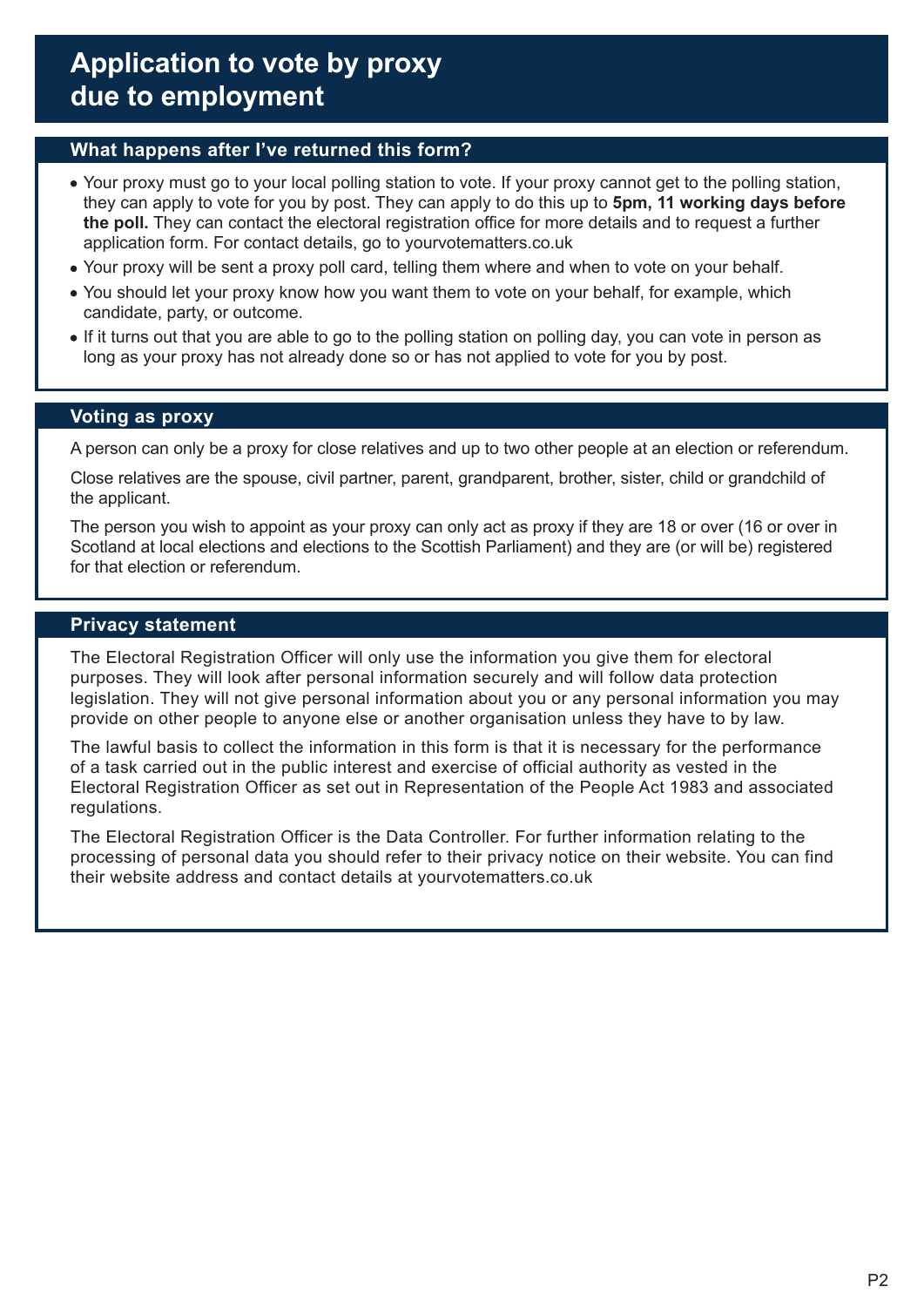### **Only one person can apply to vote by proxy using this form**

Please write in black ink and use BLOCK LETTERS. When all sections are complete and you have signed the form yourself, send it to your electoral registration office. You can find their address at yourvotematters.co.uk

| <b>About you</b>                                                                     | About your proxy (the person you<br>2 <sub>l</sub>                                          |
|--------------------------------------------------------------------------------------|---------------------------------------------------------------------------------------------|
| Surname                                                                              | have chosen to vote on your behalf)<br>Full name                                            |
| First name(s) (in full)                                                              |                                                                                             |
|                                                                                      | Family relationship (if any)                                                                |
| Your address (where you are registered to vote)                                      | <b>Full address</b>                                                                         |
|                                                                                      |                                                                                             |
|                                                                                      |                                                                                             |
| Postcode                                                                             |                                                                                             |
| Telephone no (optional)                                                              | Postcode<br>Email or telephone no (optional)                                                |
|                                                                                      |                                                                                             |
| Email (optional)                                                                     |                                                                                             |
|                                                                                      | How long do you want a proxy vote for?<br>$3\phantom{a}$                                    |
| Providing an email and telephone number<br>gives a quick and easy way to contact you | I want to vote by proxy (tick one box only):<br>until further notice (permanent proxy vote) |
| about your application.                                                              | for the period                                                                              |
|                                                                                      | from<br>D<br>Y Y Y<br>M<br>M<br>D<br>Y                                                      |
|                                                                                      | to<br>Y Y Y Y<br>D<br>D<br>М<br>М                                                           |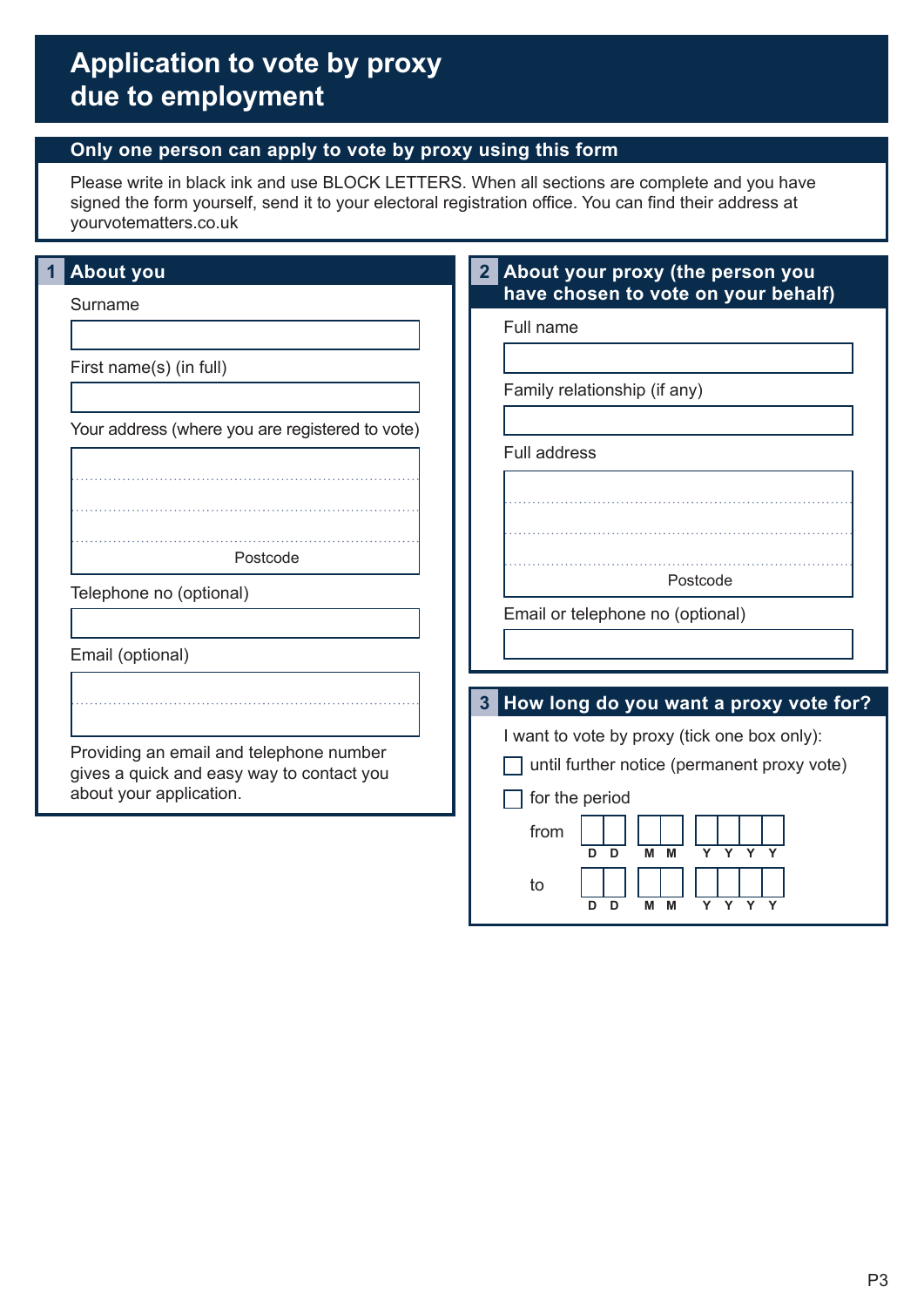## **4 Why do you want a proxy vote?**

Complete 4A if you are applying as an employed person; 4B if you are selfemployed; 4C if you are applying as the spouse/civil partner of an employed person; or 4D if you are the spouse/civil partner of a self-employed person.

### **4A – Employed**

i) I am employed by (give employer's name and address):

ii) As (give job title):

iii) I am not able to go to the polling station on polling day for the following reason relevant to my employment:

### **4B – Self-employed**

i) I am self-employed as (give job title):

ii) I am not able to go to the polling station on polling day for the following reason relevant to my occupation:

### **4C – Spouse/civil partner of an employed person**

i) I am the spouse/civil partner of (please enter your spouse/civil partner's name):

My spouse/civil partner is employed by (give their employer's name and address):

ii) As (give their job title):

iii) I am not able to go to the polling station on polling day for the following reason relevant to their employment:

### **4D – Spouse/civil partner of a selfemployed person**

i) I am the spouse/civil partner of (please enter your spouse /civil partner's name):

ii) My spouse/civil partner is self-employed as (give their job title):

iii) I am not able to go to the polling station on polling day for the following reason relevant to their occupation: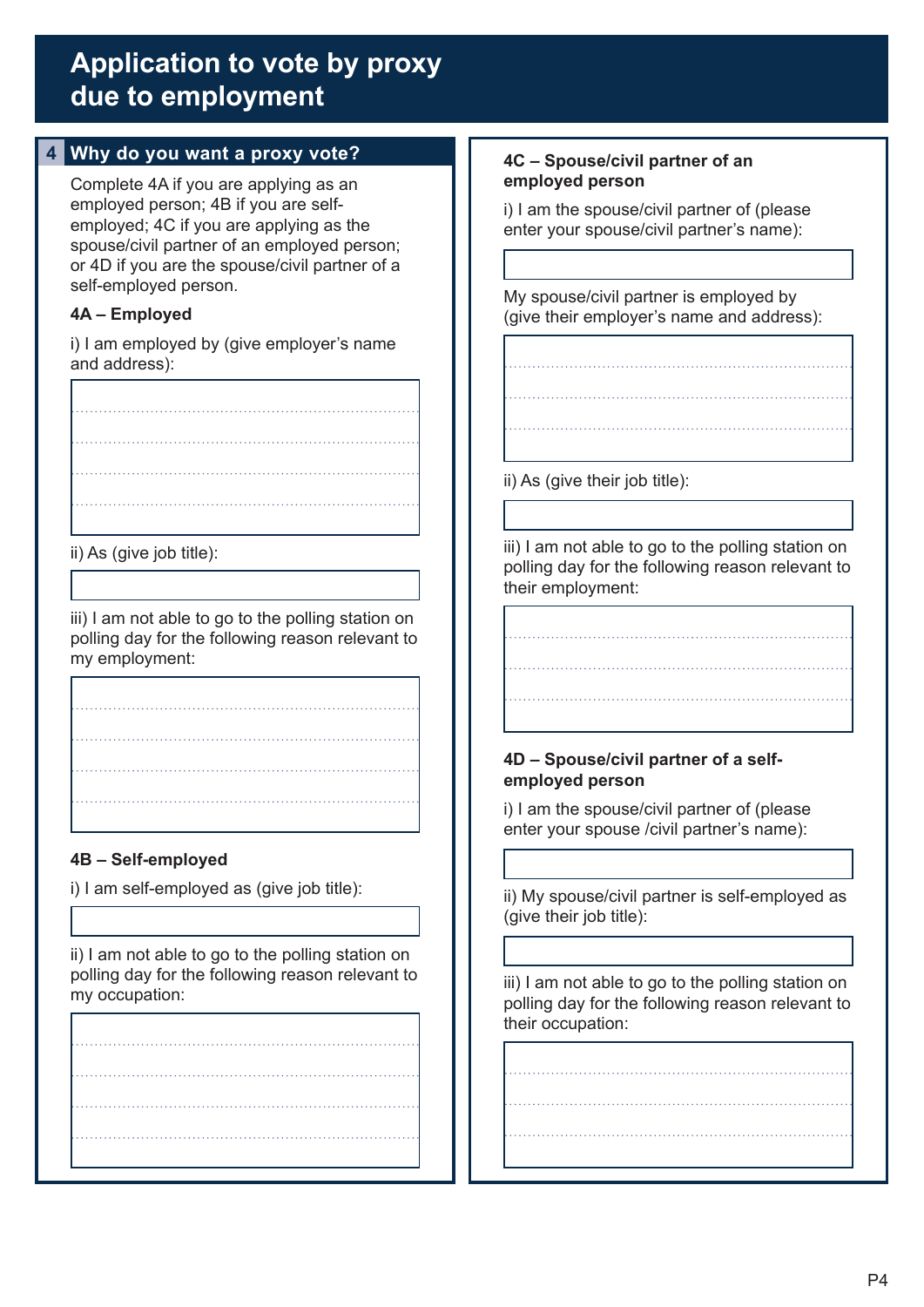## **5 Your date of birth and declaration 7 Support for this application**

**Declaration:** I have asked the person I have named as my proxy and confirm that they are willing and capable to be appointed to vote on my behalf.

As far as I know, the details on this form are true and accurate. I understand that to provide false information on this form is an offence, punishable on conviction by imprisonment of up to two years and/or a fine.

**Date of birth:** Please write your date of birth in the boxes below using black ink.



**Signature:** Sign below using black ink, keeping within the grey border.

If you are unable to sign this form, please contact your electoral registration office.

### **6 Date of application**

Today's date

**D D M M Y Y Y Y**

Read the notes to see who can support your application. Please ask the person who supports your application to give their name, address and position and to then complete either:

- **8A** if you are employed; or
- **8B** if you are self-employed; or
- **8C** if you are the spouse or civil partner of an employed person; or
- **8D** if you are the spouse or civil partner of a self-employed person

If you are in Scotland, 16 and 17 year olds can also support your application, but their support is only valid for local elections and elections to the Scottish Parliament. For these elections, 16 and 17 year olds should complete:

- **8E** if you are employed; or
- **8F** if you are self-employed; or
- **8G** if you are the spouse or civil partner of an employed person; or
- **8H** if you are the spouse or civil partner of a self-employed person

If you are in Scotland and your supporter is 18 or over, please complete 8A, 8B, 8C or 8D detailed above.

Postcode

Supporter's full name

#### Supporter's address

Telephone no (optional)

Supporter's position

Email (optional)

Please now ask your supporter to complete the relevant declaration.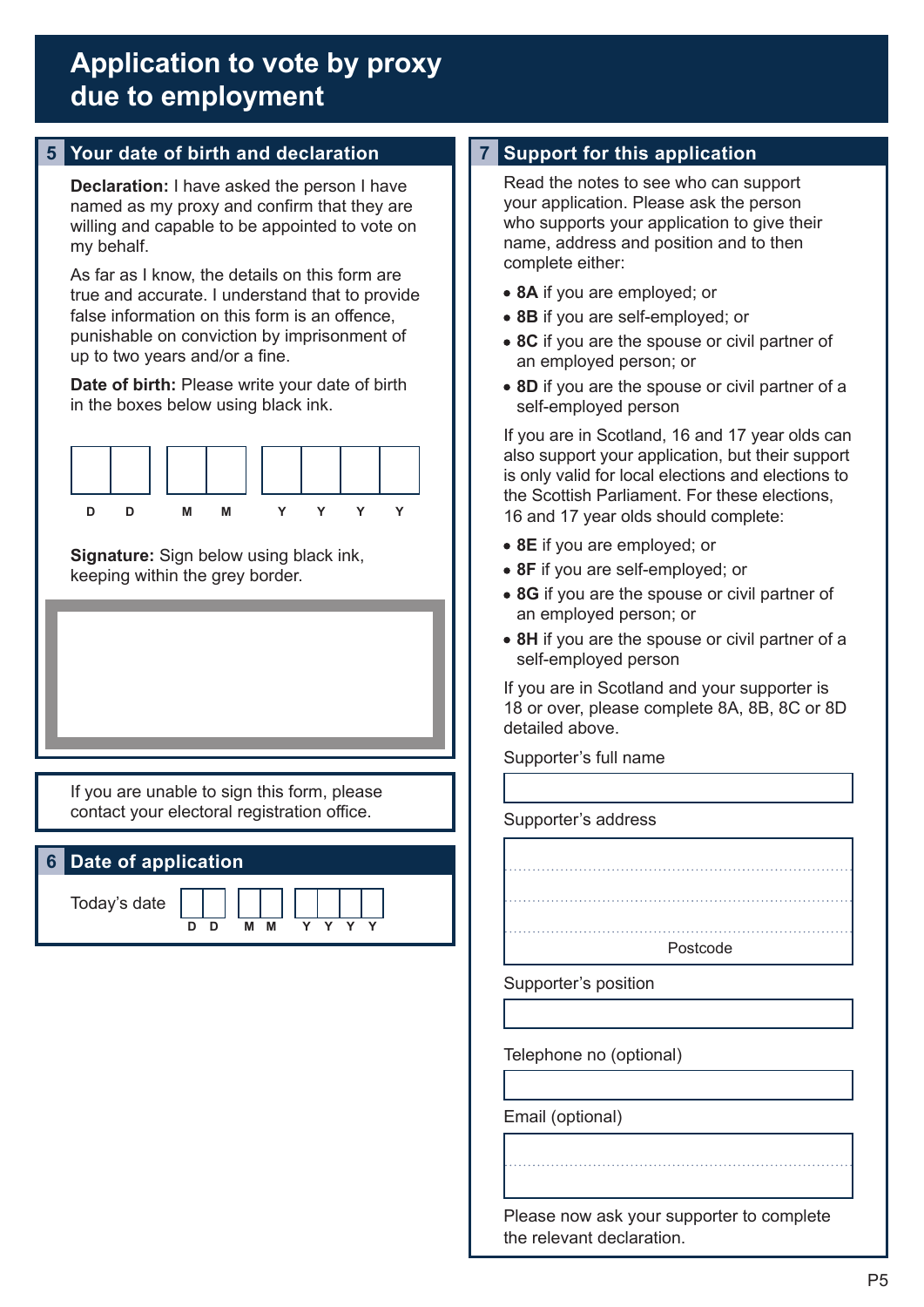### **8A Supporter's declaration (if the applicant is employed)**

- I am the applicant's employer or an employee with authority to act for the employer
- I am aged 18 years or over
- I know the applicant but am not their spouse, civil partner, parent, grandparent, brother, sister, child or grandchild
- I confirm that to the best of my knowledge and belief, the applicant's statements in 4A are true.

**Signature** 

| Today's date                  |  |
|-------------------------------|--|
| M M Y Y Y Y<br>D <sub>D</sub> |  |

### **8B Supporter's declaration (if the applicant is self-employed)**

- I am aged 18 years or over
- I know the applicant but am not their spouse, civil partner, parent, grandparent, brother, sister, child or grandchild
- I confirm that to the best of my knowledge and belief, the applicant's statements in 4B are true.

**Signature** 

Today's date **D D M M Y Y Y Y**

### **8C Supporter's declaration (if the applicant is the spouse or civil partner of an employed person)**

- I am the employer, or an employee with authority to act for the employer, of the person named in 4C who is the spouse/civil partner of the applicant
- I am aged 18 years or over
- I know the employed person named in 4C who is the spouse/civil partner of the applicant, but am not their spouse, civil partner, parent, grandparent, brother, sister, child or grandchild
- I confirm that to the best of my knowledge and belief, the applicant's statements in 4C(i) and 4C(ii) are true.

#### **Signature**





### **8D Supporter's declaration (if the applicant is the spouse or civil partner of a self-employed person)**

- I am aged 18 years or over
- I know the self-employed person named in 4D who is the spouse/civil partner of the applicant, but am not their spouse, civil partner, parent, grandparent, brother, sister, child or grandchild
- I confirm that to the best of my knowledge and belief, the applicant's statements in 4D(i) are true.

#### **Signature**